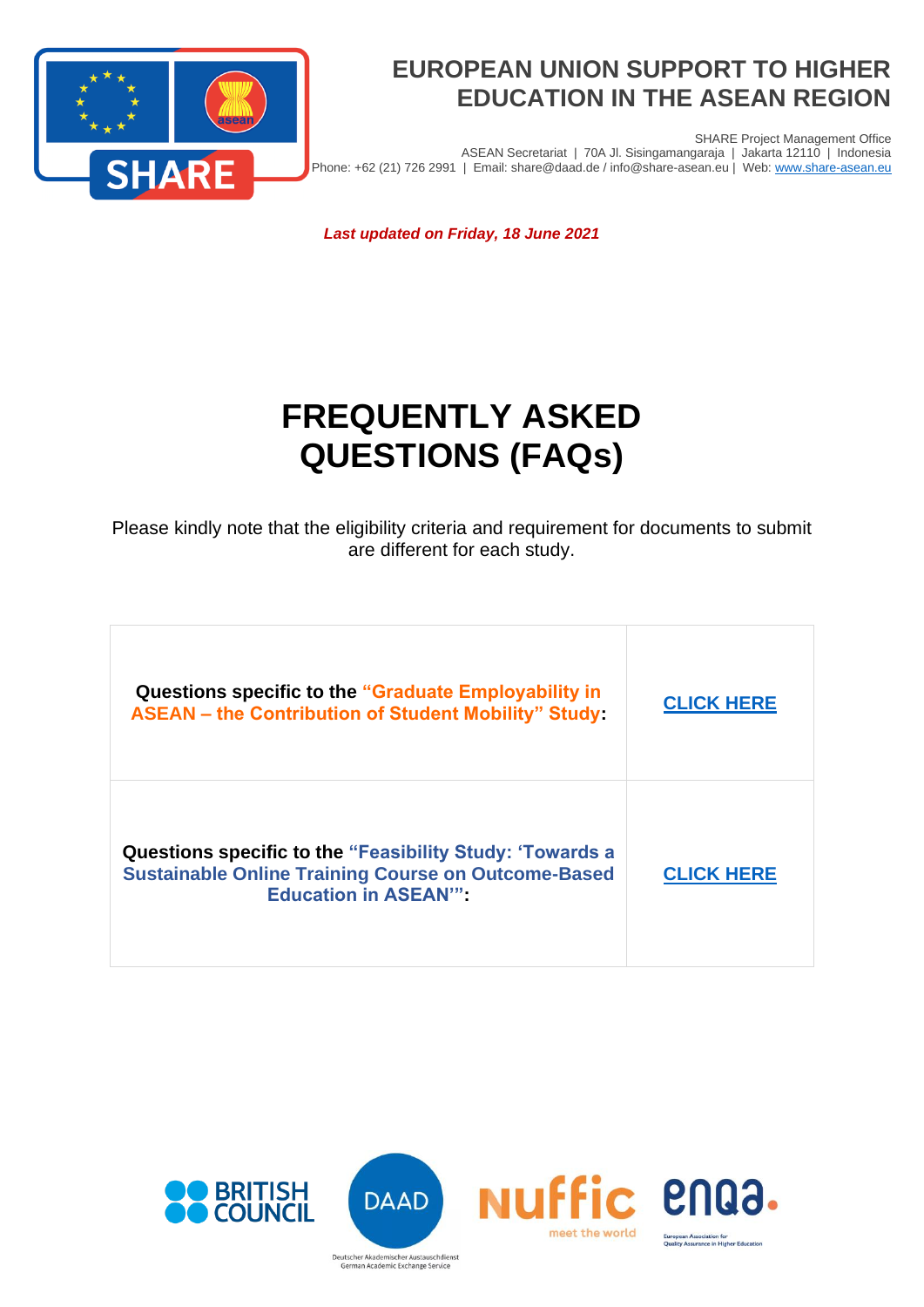

SHARE Project Management Office ASEAN Secretariat | 70A Jl. Sisingamangaraja | Jakarta 12110 | Indonesia Phone: +62 (21) 726 2991 | Email: share@daad.de / info@share-asean.eu | Web[: www.share-asean.eu](http://www.share-asean.eu/)

*Last updated on Friday, 18 June 2021*

# <span id="page-1-0"></span>**FAQs on the "Graduate Employability in ASEAN – the Contribution of Student Mobility" Study**

#### **I am a Thai national working in Australia. Am I eligible to apply? I am a Swiss national working in Singapore. Am I eligible to apply?**

Yes, you are eligible. As long as you are an ASEAN national and/or residing in ASEAN, you fulfil the eligibility criteria.

#### **As a research team, are we allowed to apply via our institution/research centre?**

Yes, it is possible to apply on behalf of a research institution/centre, however, please identify the Lead Researcher in the application. The Lead Researcher will be the focal point of contact between the SHARE Programme and the selected research team.

# **If my research team's application is successful, will the contract be awarded as an individual contract or an institutional award?**

The research team has full freedom to apply as an independent research team or as an institution-based research team. The type of contract awarded will depend on the status on the applying research team:

- As an independent research team, the contract will be between SHARE and the research team directly.
- As an institution-based research team, the contract will be between SHARE and the research institution.

In both cases it is important to identify the Lead Researcher who will be the focal point of contact between the SHARE Programme and the selected research team (regardless the independent/institution-based status of the research team).

# **The proposed study is expected to cover a minimum of 2 countries from ASEAN-6 country group and at least 1 from the CLMV country group. Will it be possible to cover more countries beyond these country groups?**

The number of ASEAN Member States covered in the study is up to the applying research team to decide. However, please kindly note that the study is expected to only cover ASEAN Member States, therefore covering countries which are not ASEAN Member States is beyond the scope of the study.



Deutscher Akademischer Austauschdienst German Academic Exchange Service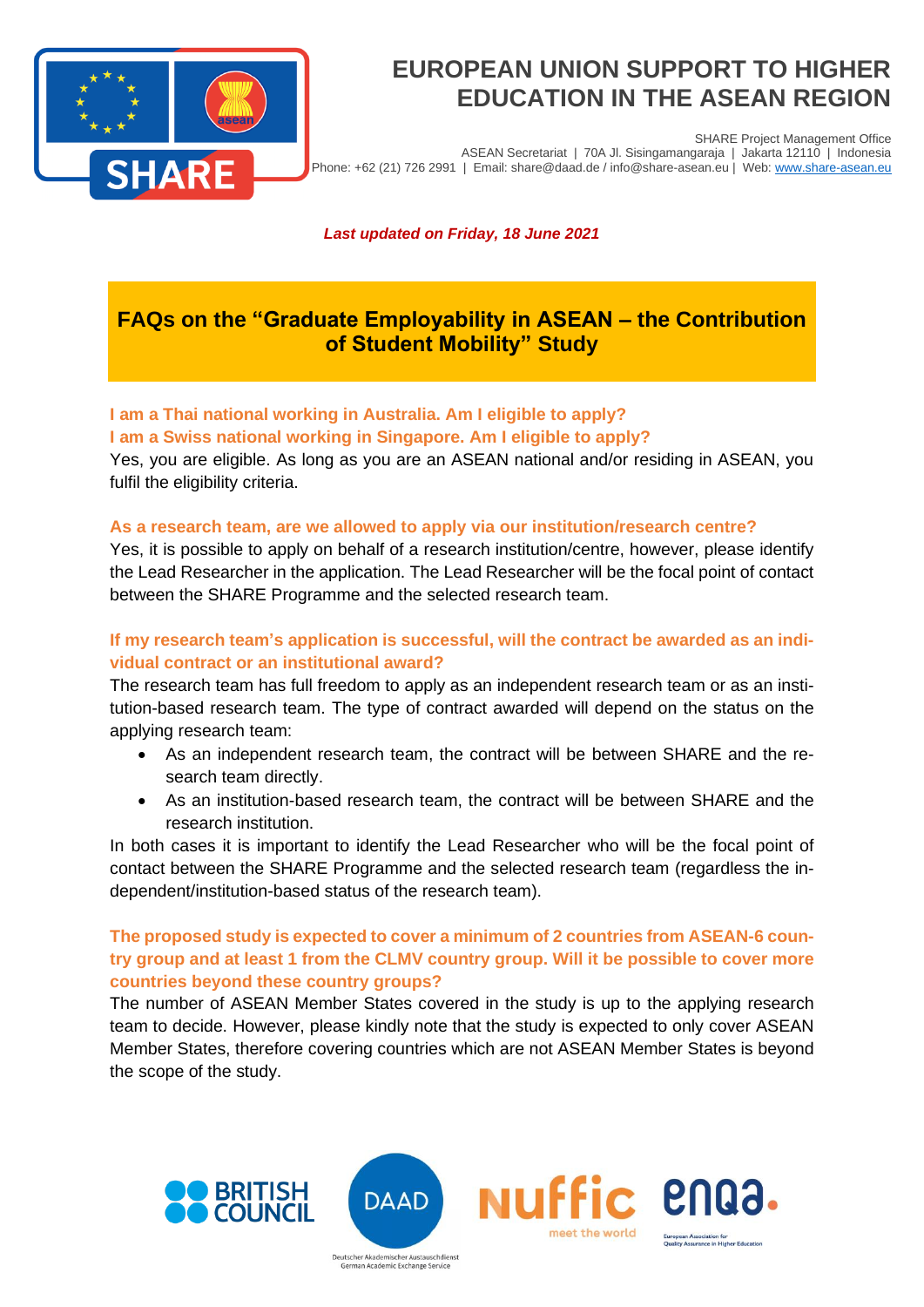

SHARE Project Management Office ASEAN Secretariat | 70A Jl. Sisingamangaraja | Jakarta 12110 | Indonesia Phone: +62 (21) 726 2991 | Email: share@daad.de / info@share-asean.eu | Web[: www.share-asean.eu](http://www.share-asean.eu/)

#### *Last updated on Friday, 18 June 2021*

**Will the SHARE team arrange the interviews, or is it the responsibility of the research team to do so?**

The research team will be fully responsible for the research design, including identifying interviewees. The research team will also be responsible for arranging and conducting the interviews.

### **In case travel restrictions remain, will online qualitative interviews be acceptable instead of face-to-face interviews?**

Both online and face-to-face interviews are fully acceptable. The applying research team has full freedom to propose the methods in which the qualitative interviews will take place.

#### **What type of analysis would be acceptable for this study?**

The applying research team has full freedom to propose the type of analysis deemed most appropriate for this research report.

### **Are members of the research team allowed to use the data for publication beyond the report?**

Yes, it is possible for members of the research team to use the data collected for the Graduate Employability Study for purposes beyond the aforementioned research report. The general public is also welcomed to use the published information in the final study, explicitly stating credit to the research report and the SHARE Programme.

#### **What platform(s) will the presentation of findings take place in?**

The presentation will be conducted online through Microsoft Teams, using standard screen/file sharing of PowerPoint slides.

# **Could the SHARE Programme share a general list of approved rates for honoraria (e.g. for interviewees, consultant charges, etc.) to the applying research team?**

The SHARE Programme invites the applying research team to propose the daily rates. The applying research team may determine the rates as the team deems most appropriate, with the condition that the entire cost of the research project does not exceed the limit of the project budget specified in the Terms of Reference.

#### **Will the project require the Lead Researcher and/or Supporting Researchers to travel?**

The applying research team has full freedom to propose travel if the research team deems travel is necessary at any point of the research process. These estimated costs can be



Deutscher Akademischer Austauschdienst German Academic Exchange Service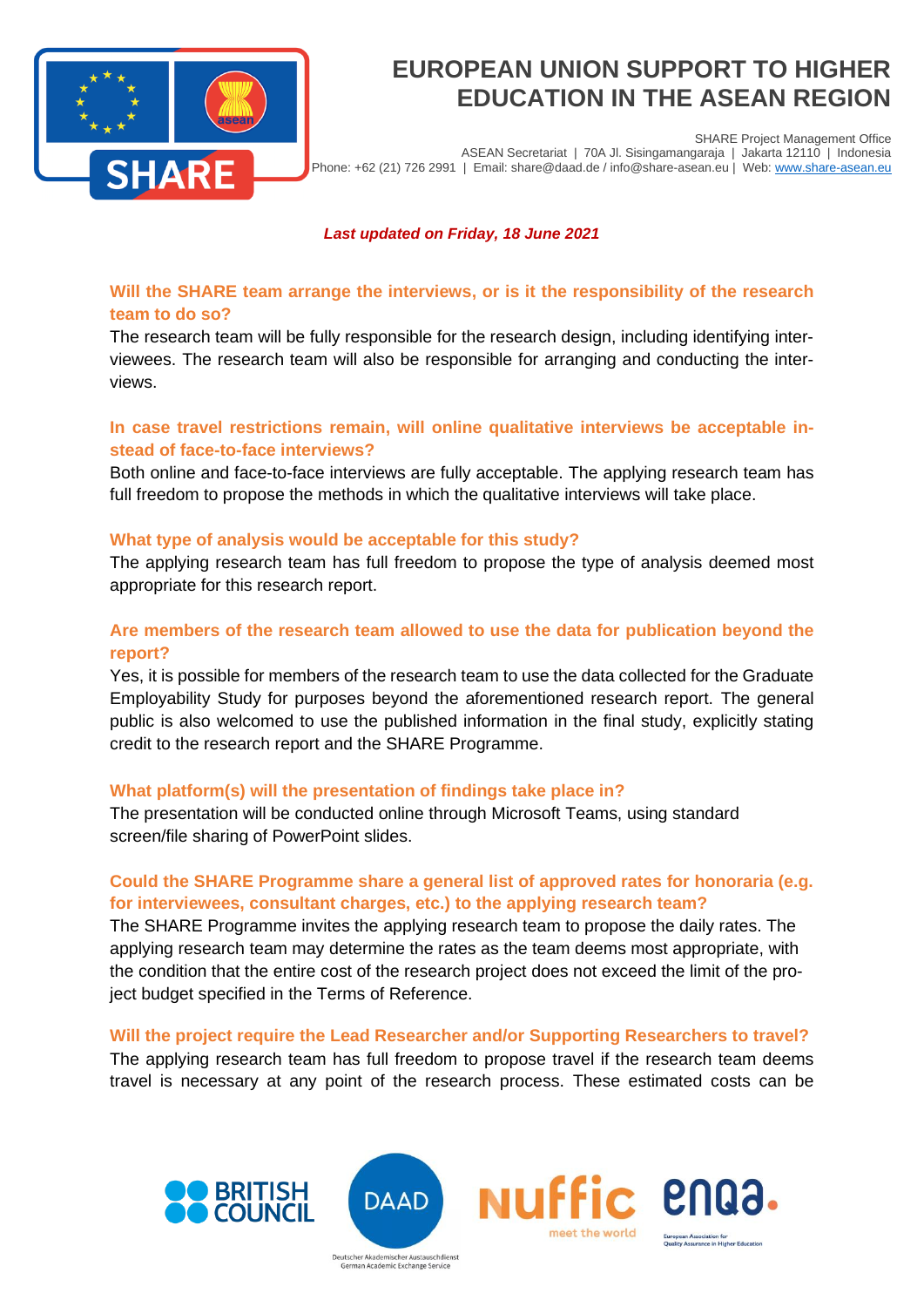

SHARE Project Management Office ASEAN Secretariat | 70A Jl. Sisingamangaraja | Jakarta 12110 | Indonesia Phone: +62 (21) 726 2991 | Email: share@daad.de / info@share-asean.eu | Web[: www.share-asean.eu](http://www.share-asean.eu/)

#### *Last updated on Friday, 18 June 2021*

mentioned in the applying research team's proposed cost breakdown/budget, subject to changes. The costs of necessary travel can be supported with SHARE funds beyond the budget specified in the ToR. However, the budget for travel should be in accordance to the SHARE standards and regulations and supported with additional documentation such as proof of expenditure and proof of travel. Details on this matter will be disclosed to the selected research team.

**Is there a word limit for the Research Proposal or perhaps a template?** 

No, there is no word limit or template for the research proposal.







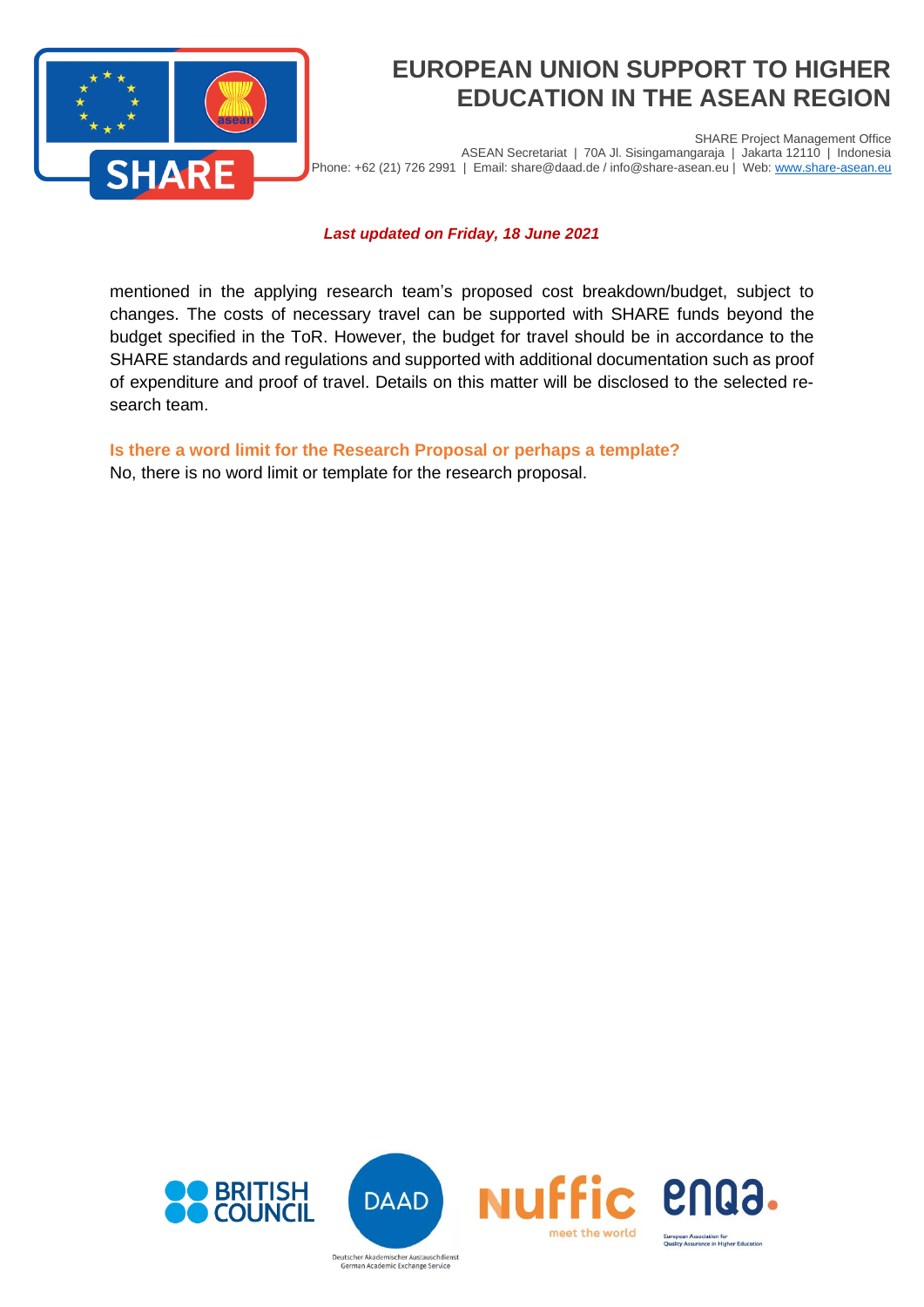

SHARE Project Management Office ASEAN Secretariat | 70A Jl. Sisingamangaraja | Jakarta 12110 | Indonesia Phone: +62 (21) 726 2991 | Email: share@daad.de / info@share-asean.eu | Web[: www.share-asean.eu](http://www.share-asean.eu/)

*Last updated on Friday, 18 June 2021*

# <span id="page-4-0"></span>**FAQs on the "Feasibility Study: 'Towards a Sustainable Online Training Course on Outcome-Based Education in ASEAN'"**

# **Is there a maximum number of Supporting Researchers who may join in the research team?**

No, there is no limitation for the number of supporting researchers joining the research team. However, please kindly note that the budget for the research team and the implementation of the study over the course of the six months of assignment is limited to EUR 25,000.

### **As a research team, are we allowed to apply via our institution/research centre?**

Yes, it is possible to apply on behalf of a research institution/centre, however, please identify the Lead Researcher in the application. The Lead Researcher will be the focal point of contact between the SHARE Programme and the selected research team.

# **If my research team's application is successful, will the contract be awarded as an individual contract or an institutional award?**

The research team has full freedom to apply as an independent research team or as an institution-based research team. The type of contract awarded will depend on the status on the applying research team:

- As an independent research team, the contract will be between SHARE and the research team directly.
- As an institution-based research team, the contract will be between SHARE and the research institution.

In both cases it is important to identify the Lead Researcher who will be the focal point of contact between the SHARE Programme and the selected research team (regardless the independent/institution-based status of the research team).

# **Can the list of potential institutions in ASEAN that the research team identifies to develop and host the online training course include universities?**

The research team has full freedom to identify the institutions deemed most suitable for these purposes. The only requirement is that these institutions be based in ASEAN Member States.



German Academic Exchange Service